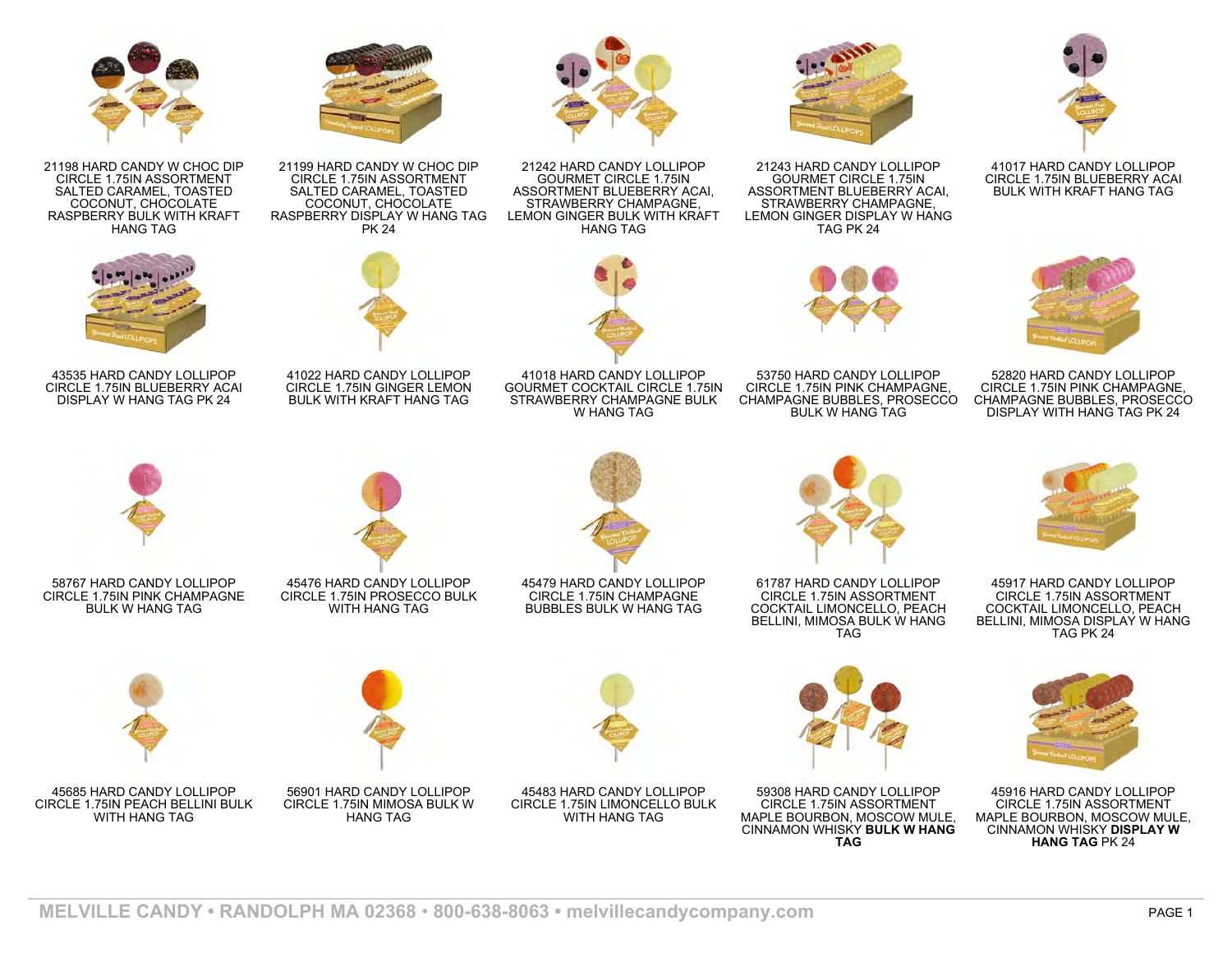

45480 HARD CANDY LOLLIPOP CIRCLE 1.75IN CINNAMON WHISKEY BULK WITH HANG TAG



45484 HARD CANDY LOLLIPOP CIRCLE 1.75IN MAPLE BOURBON BULK W HANG TAG





56905 HARD CANDY LOLLIPOP CIRCLE 1.75IN PINA COLADA BULK W HANG TAG

52813 HARD CANDY LOLLIPOP CIRCLE 1.75IN MAI TAI BULK W HANG TAG



45482 HARD CANDY LOLLIPOP CIRCLE 1.75IN MOSCOW MULE BULK W HANG TAG

CIRCLE 1.75IN MARGARITA BULK W HANG TAG



62535 HARD CANDY LOLLIPOP CIRCLE 1.75IN ASSORTMENT COCKTAIL MARGARITA, MAI TAI, PINA COLADA BULK W HANG TAG



53842 HARD CANDY LOLLIPOP CIRCLE 1.75IN MARGARITA ASSORTMENT BULK W HANG TAG



62570 HARD CANDY LOLLIPOP CIRCLE 1.75IN ASSORTMENT COCKTAIL MARGARITA, MAI TAI, PINA COLADA DISPLAY PK 1



62571 HARD CANDY LOLLIPOP CIRCLE 1.75IN MARGARITA ASSORTMENT DISPLAY W HANG TAG PK 24



52807 HARD CANDY LOLLIPOP CIRCLE 1.75IN OLD FASHIONED BOURBON & BITTERS BULK W HANG TAG



59966 HARD CANDY LOLLIPOP MINI COCKTAILS SOUR MARGARITA, MANGO ORANGE MARTINI, COTTON CANDY MARTINI BULK W HANG TAG



58574 HARD CANDY LOLLIPOP CHAMPAGNE FLUTE PINK CHAMPAGNE, CHAMPAGNE BUBBLES. PROSECCO BULK W HANG TAG



58799 HARD CANDY LOLLIPOP MINI COCKTAILS SOUR MARGARITA, MANGO ORANGE MARTINI, COTTON CANDY MARTINI DISPLAY WITH HANG TAG PK 24

58800 HARD CANDY LOLLIPOP CHAMPAGNE FLUTE PINK CHAMPAGNE, CHAMPAGNE BUBBLES. PROSECCO DISPLAY WITH HANG TAG PK 24



42599 HARD CANDY SHOT GLASS LOLLI SHOTS RED, WHITE AND BLUE SWIRL DISPLAY WITH HANG TAG PK 12



58575 HARD CANDY LOLLIPOP BEER BOTTLE CRAFT BEERS ASSORTED BULK



12040 HARD CANDY SHOT GLASS LOLLI SHOTS PEPPERMINT DISPLAY WITH HANG TAG PK 12



56488 HARD CANDY LOLLIPOP BEER BOTTLE CRAFT BEERS ASSORTED DISPLAY W WRAP STICKER PK 24



14137 HARD CANDY SHOT GLASS LOLLI SHOTS COSMOPOLITAN, BLUE HAWAIIAN, APPLETINI DISPLAY W/ HANG TAGS PK 12